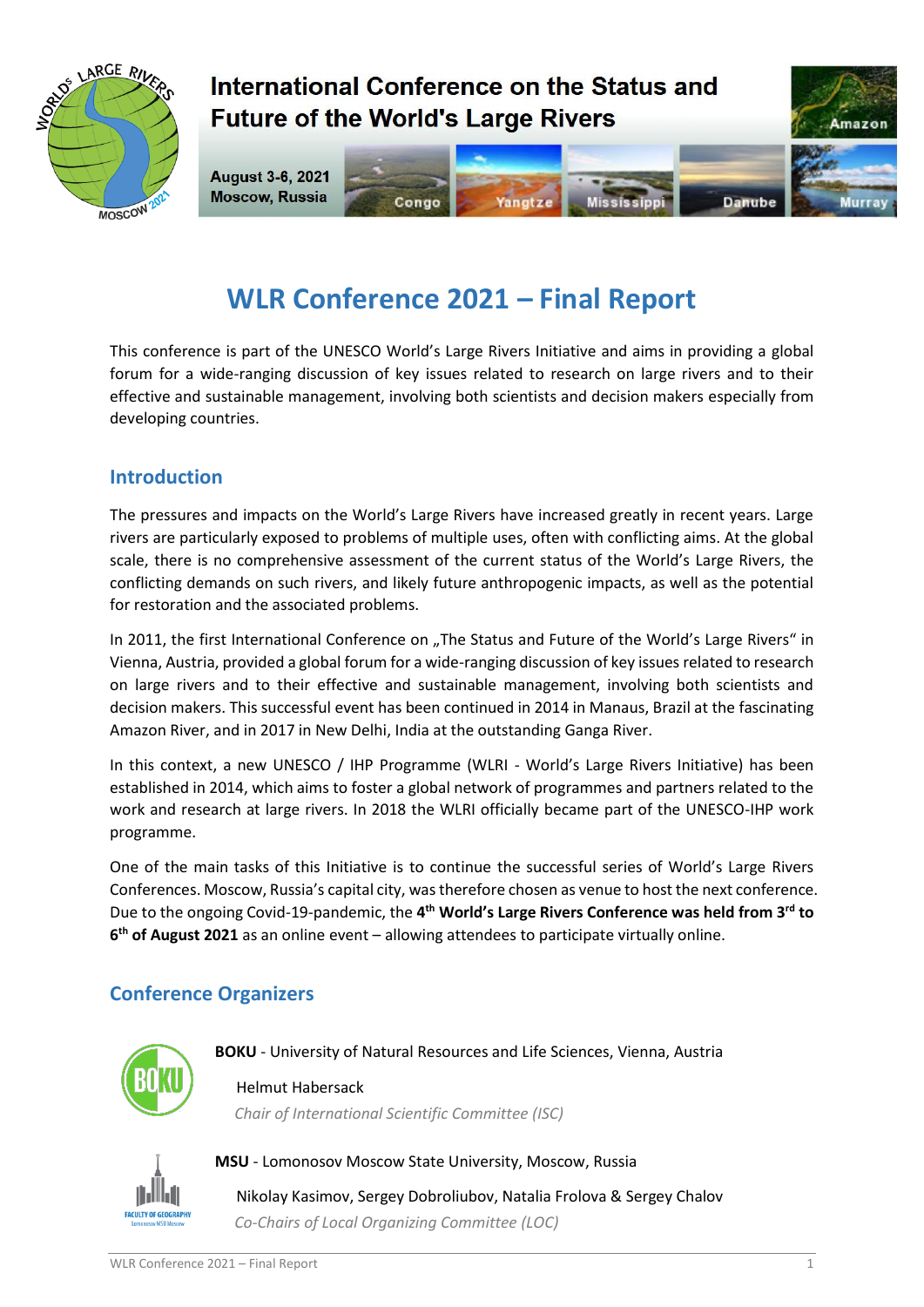#### **Cooperation Partner & Support**



Main cooperation partner of this conference is **UNESCO-IHP** which supported the conference ideologically and financially by allowing 100 participants from developing countries to attend the conference virtually. UNESCO was always the key partner of the World's Large Rivers Conference series. With the support provided by UNESCO it was possible to enable hundred scientists from developing countries (mainly from the regions of Africa, Asia & the Pacific as well as Latin America & the Caribbean) to participate in the conference, to present their work and ideas and to develop new cooperation networks and strategies. Knowledge exchange and dissemination of research results (already 10 special issues published in highly ranked international journals and 4 more in planning) helped to bridge the gap between developing and developed countries.

This supportive funding by UNESCO enabled participants from developing countries to attend free of costs. Further benefit of the virtual character of this conference was that persons from these regions were able to participate without travel or accommodation costs, which represent further obstacles regarding their participation. Further, these persons were hence enabled to join the **World's Large Rivers Initiative Meeting** which was held during the conference (4<sup>th</sup> of August 2021). Participation of people from different regions all over the world was a prerequisite for a successful development and implementation of this initiative.

Further international institutions which supported the conference ideologically were:

- **IIAHR International Association of Hydro-Environment Engineering and Research**
- **IF IAHS International Association of Hydrological Sciences**
- WASER World Association for Sedimentation and Erosion Research
- **IIMG** International Association of Geomorphologists
- **SIL International Society of Limnology**

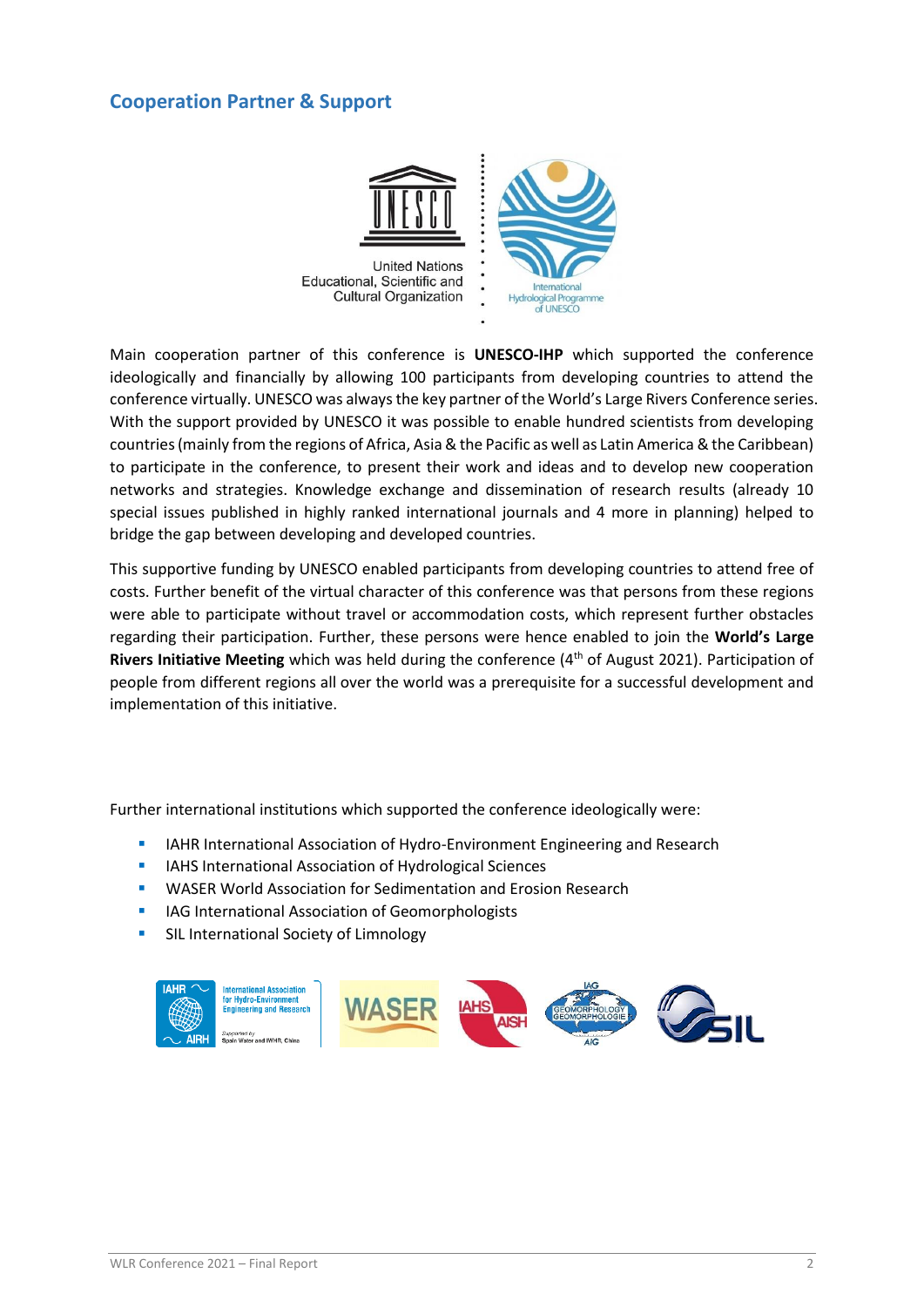### **Technical Programme**

Special focus has been given to presentations coming from different regions of the world and different scientific fields. Contributions from developing countries were especially welcomed.

#### **Topics**

- I Hydrology, Hydraulics & Hydroclimatic Impacts
	- 1a Hydrology & Hydraulics
	- 1b Water Resources & Availability
	- 1c Climate Change Impact on Large Basin Hydrology
- II Sediment Transport & River Morphology
	- 2a Sediment Transport & Material Fluxes
	- 2b River Morphology & Morphodynamics
	- 2c Sedimentary Floodplain Archives
	- 2d Influence of Climate Change on Sediment Transport and River Morphology
- III River Pollution, Ecology & Restoration
	- 3a River Pollution & Water Quality
	- 3b Water & Sediment Quality
	- 3c River Ecology & River Restoration
	- 3d Influence of Climate Change on Ecology and Restoration
- IV Integrated River Basin Management
	- 4a Human Uses, Conflicting Demands and Stresses on Large Rivers
	- 4b Climate Change Water Security & Natural Disasters
	- 4c Hydropower, Navigation, Flood Control & Protection, Water Resources & Irrigation
	- 4d Integrated Management & Shared Benefit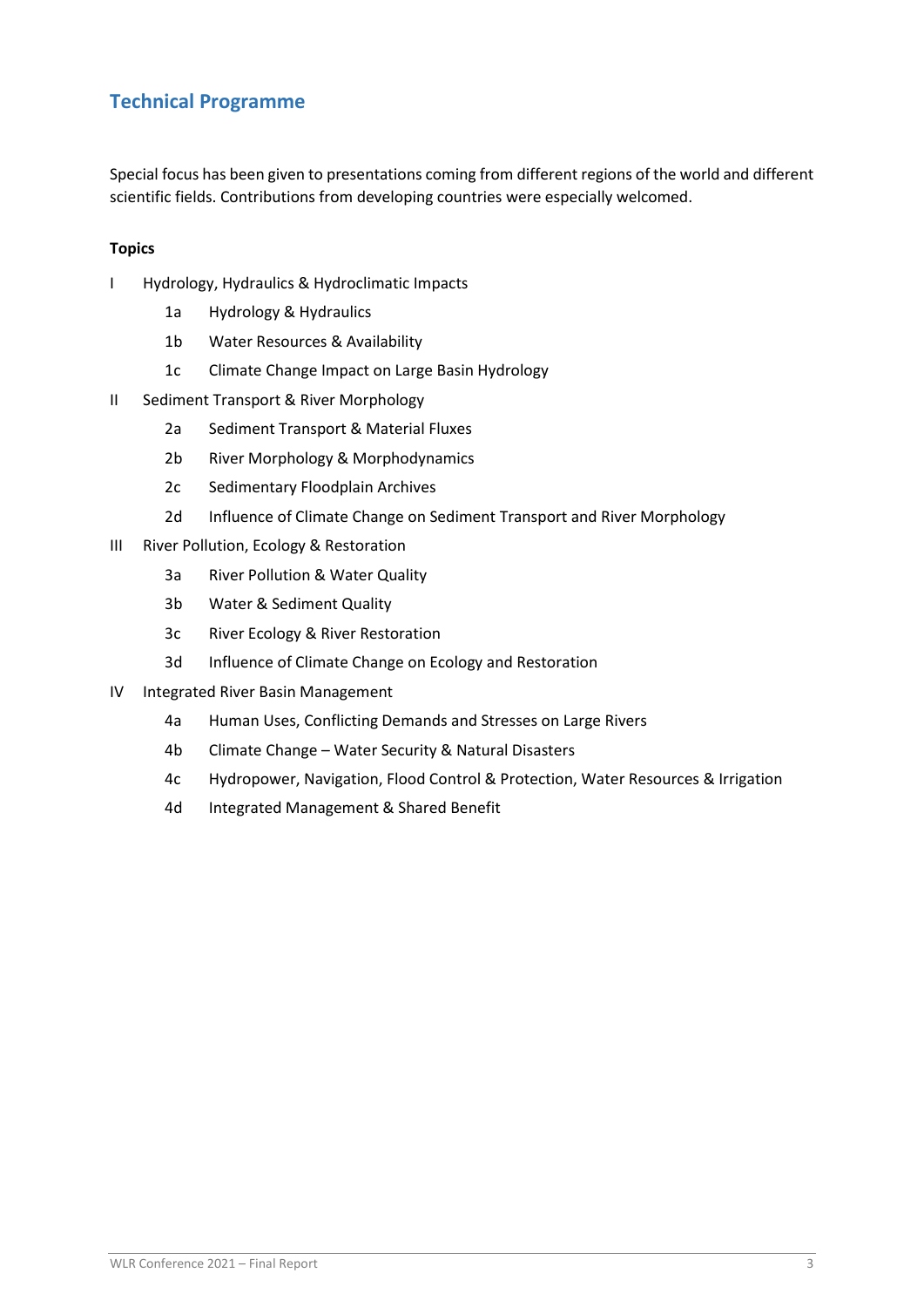